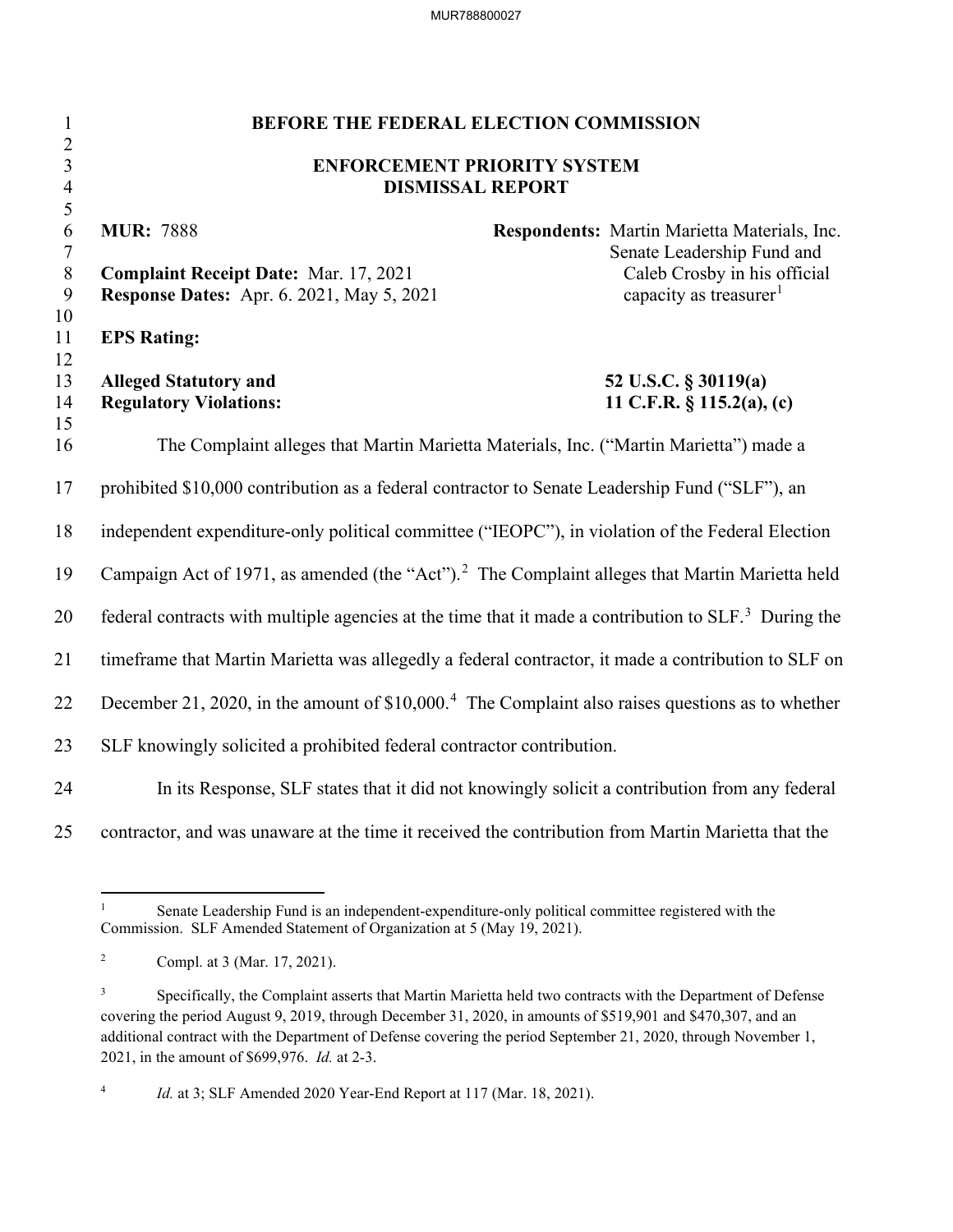MUR 7888 (Martin Marietta Materials, Inc., *et al.*) EPS Dismissal Report Page 2 of 3

| $\mathbf{1}$   | donor may have been a federal contractor. <sup>5</sup> SLF further asserts that after receiving this Complaint |
|----------------|----------------------------------------------------------------------------------------------------------------|
| 2              | and conferring with representatives of Martin Marietta, SLF voluntarily refunded the contribution              |
| $\mathfrak{Z}$ | on or about March 26, 2021. <sup>6</sup> Martin Marietta asserts that upon receipt of the Complaint, it        |
| $\overline{4}$ | investigated the matter, determined that it could potentially meet the definition of a federal                 |
| 5              | contractor, and sought and received a refund of the full \$10,000 from SLF. <sup>7</sup>                       |
| 6              | Based on its experience and expertise, the Commission has established an Enforcement                           |
| $\tau$         | Priority System using formal, pre-determined scoring criteria to allocate agency resources and                 |
| 8              | assess whether particular matters warrant further administrative enforcement proceedings. These                |
| 9              | criteria include (1) the gravity of the alleged violation, taking into account both the type of activity       |
| 10             | and the amount in violation; (2) the apparent impact the alleged violation may have had on the                 |
| 11             | electoral process; (3) the complexity of the legal issues raised in the matter; and (4) recent trends in       |
| 12             | potential violations and other developments in the law. This matter is rated as low priority for               |
| 13             | Commission action after application of these pre-established criteria. Given that low rating and the           |
| 14             | low dollar amount at issue, we recommend that the Commission dismiss the Complaint consistent                  |

7 Martin Marietta Resp. at 1. See SLF 2021 Mid-Year Report at 105 (Jul. 31, 2021),

<sup>5</sup> SLF Resp. at 2. SLF contends that it took steps to ensure that it did not receive a contribution from a federal contractor, stating that its online donation page requires affirmation that the contributor is not a federal government contractor, and the written information that SLF provides to its prospective supporters and the contribution form that contributors fill out and return to SLF collectively include three separate notices that contributions from federal government contractors are prohibited. *Id*. at 1-2; *see also* SLF Resp., Attach. A.

<sup>6</sup> SLF Resp. at 2.

https://docquery fec.gov/cgi-bin/fecimg/?202107319465466524. In its Response, Martin Marietta states that the true amount of its government contracts are significantly lower than the \$1.6 million alleged by the Complaint and that because its contracts do not require ongoing performance, it "did not appreciate that it could be classified as a federal government contractor." *Id*. at 2. Further, Martin Marietta states that it is in the process of implementing new policies and procedures to make certain that prohibited contributions are not made in the future. *Id*. at 1.